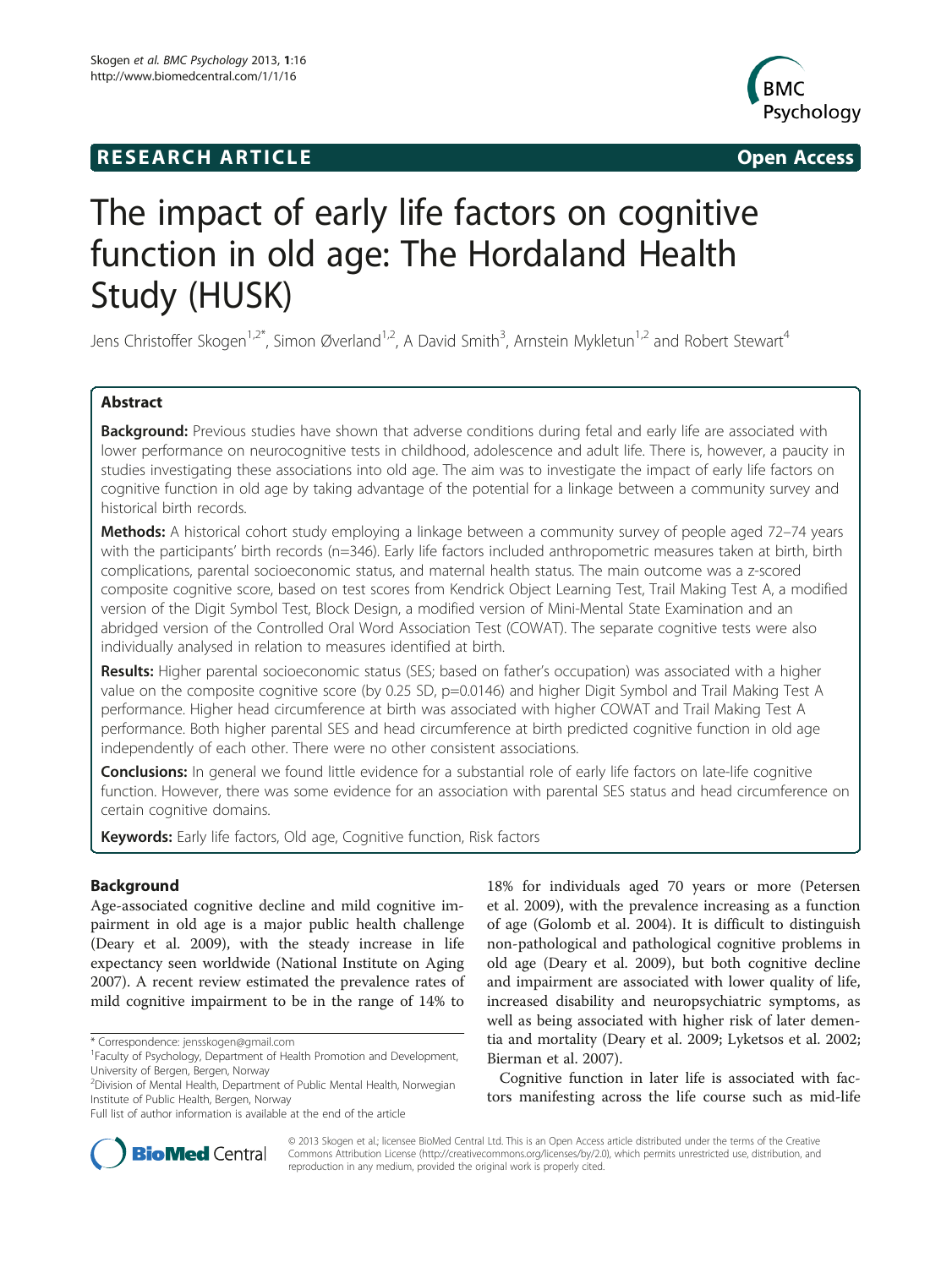<span id="page-1-0"></span>cardiovascular and metabolic factors (Breteler et al. [1994](#page-10-0); Gatto et al. [2009](#page-10-0)), but also early life factors including educational attainment (Cagney & Lauderdale [2002](#page-10-0)) and skeletal growth (Mak et al. [2006](#page-10-0)). Associations have been found between lower birth weight and a range of later adult outcomes including ischemic heart disease, hypertension, obesity and diabetes (Barker [1995;](#page-10-0) Hales & Barker [2001;](#page-10-0) Barker et al. [1993;](#page-10-0) Barker [2004](#page-10-0)), and given the close relationship between these conditions and cognitive function, a potential link exists between foetal development and later cognitive deficits (Whalley et al. [2006](#page-11-0)). The longterm effects between early life-factors and outcomes later in the life-course are conceptually referred to as the "fetal origins of adult disease" and have been thought of as an essential shift in our understanding of determinants for health (Skogen & Øverland [2012](#page-11-0)). From a public health perspective, the possible link between early life factors and late life function and disease, may inform our thinking about when and how to prevent and intervene (Skogen & Øverland [2012](#page-11-0); Kajantie [2008](#page-10-0)).

Several studies have found that lower birth weight is associated with later lower intellectual abilities (IQ) and lower performance on tests of neurocognitive function in childhood, adolescence and adult life (Sorensen et al. [1997](#page-11-0); Shenkin et al. [2001;](#page-11-0) Richards et al. [2002;](#page-11-0) Lundgren et al. [2003;](#page-10-0) Jefferis et al. [2002\)](#page-10-0). This has not only been shown in follow-up studies of children born premature or small for gestational age (Lundgren et al. [2003\)](#page-10-0), but also for birth weight within normal ranges (Jefferis et al. [2002](#page-10-0)). Length at birth has also been found to be associated with later intellectual performance (Lundgren et al. [2003](#page-10-0)). However, despite the potential link of the early life environment with later function as well as with metabolic and cardiovascular risk factors, to our knowledge only three studies have investigated the association between foetal development and cognition in more advanced age for both genders (Martyn et al. [1996](#page-10-0); Gale et al. [2003;](#page-10-0) Zhang et al. [2009](#page-11-0)). Two found no evidence for this (Martyn et al. [1996](#page-10-0); Gale et al. [2003](#page-10-0)), while the third found that most prenatal factors were associated with cognitive function in old age in unadjusted models (Zhang et al. [2009\)](#page-11-0), but these associations were substantially attenuated by adjustment for intervening lifespan factors (Zhang et al. [2009\)](#page-11-0). Cohorts with data on both early- and late-life environment are rare, and all three previous studies were limited in the number of relevant exposures (Gale et al. [2003\)](#page-10-0), and assessment of cognitive function (Martyn et al. [1996](#page-10-0); Gale et al. [2003\)](#page-10-0), as well as in their age range (the third study having participants aged 50–82 years, but most of whom were in the 50–58 year range). Further research is therefore needed (Erickson et al. [2010](#page-10-0)), and to the best of our knowledge no studies have investigated these issues among community-dwelling individuals over 70 years of age.

Employing a unique linkage between a community survey and a historical birth record archive, we were able to investigate a range of early life factors in relation to cognitive function on a battery of assessments in community residents aged 72 to 74 years. Specifically, we investigated the prospective association between anthropometric measures taken at birth, birth complications, parental socioeconomic status, and maternal health status in relation to scores on a cognitive test battery in old age.

#### Methods

#### Study population

The sampling frame for this study comprised the participants of the old age cohort of the population-based Hordaland Health Study (HUSK) which has been described in more detail elsewhere (Refsum et al. [2006](#page-10-0)). In summary, all residents of Bergen city or neighbouring areas born during the period of 1925–27 of a previously established cohort were invited to participate in a general physical examination and to complete a set of questionnaires on socio-demographic status, general health and health-related behaviour. HUSK was conducted from 1997 to 1999 as a collaboration between the National Health Screening Service, the University of Bergen and the local health services. A random subsample of the attendees in the old age cohort (n=3,341) was also invited to participate in a cognitive examination, with 2,203 (66% of the attendees) agreeing to participate (Figure [1](#page-2-0)). Of these, 2,156 had complete data and were included in analyses presented here.

In the Norwegian Population Registry, all inhabitants of Norway are registered with a personal identification number. Using this individual identifier, the names (and maiden name for females), date of birth, place of birth and parents' names (when available) of HUSK participants were retrieved. This information was used to trace the participants born in Bergen to the birth records from the public maternity ward ("Fødestiftelsen i Bergen") presently stored at the Regional State Archives of Bergen. In the second decade of the 20th century, about one quarter of all births in the Bergen area took place in the official maternity ward (personal communication, State archivist). The proportion of deliveries taking place at hospitals increased steeply when the new Women's Clinic ("Kvinneklinikken") was inaugurated in 1926, replacing the old maternity ward. The pertinent birth records for the present study were those detailing births between 1st of January 1925 and 31st of December 1927, and these records have been employed previously in a similar study design (Skogen et al. [2013](#page-11-0)). The records contain detailed information about the pregnancy, the birth process and the mother's health recorded by midwives and obstetricians during the hospital stay. The Women's Clinic in question was the main teaching facility for midwifes at the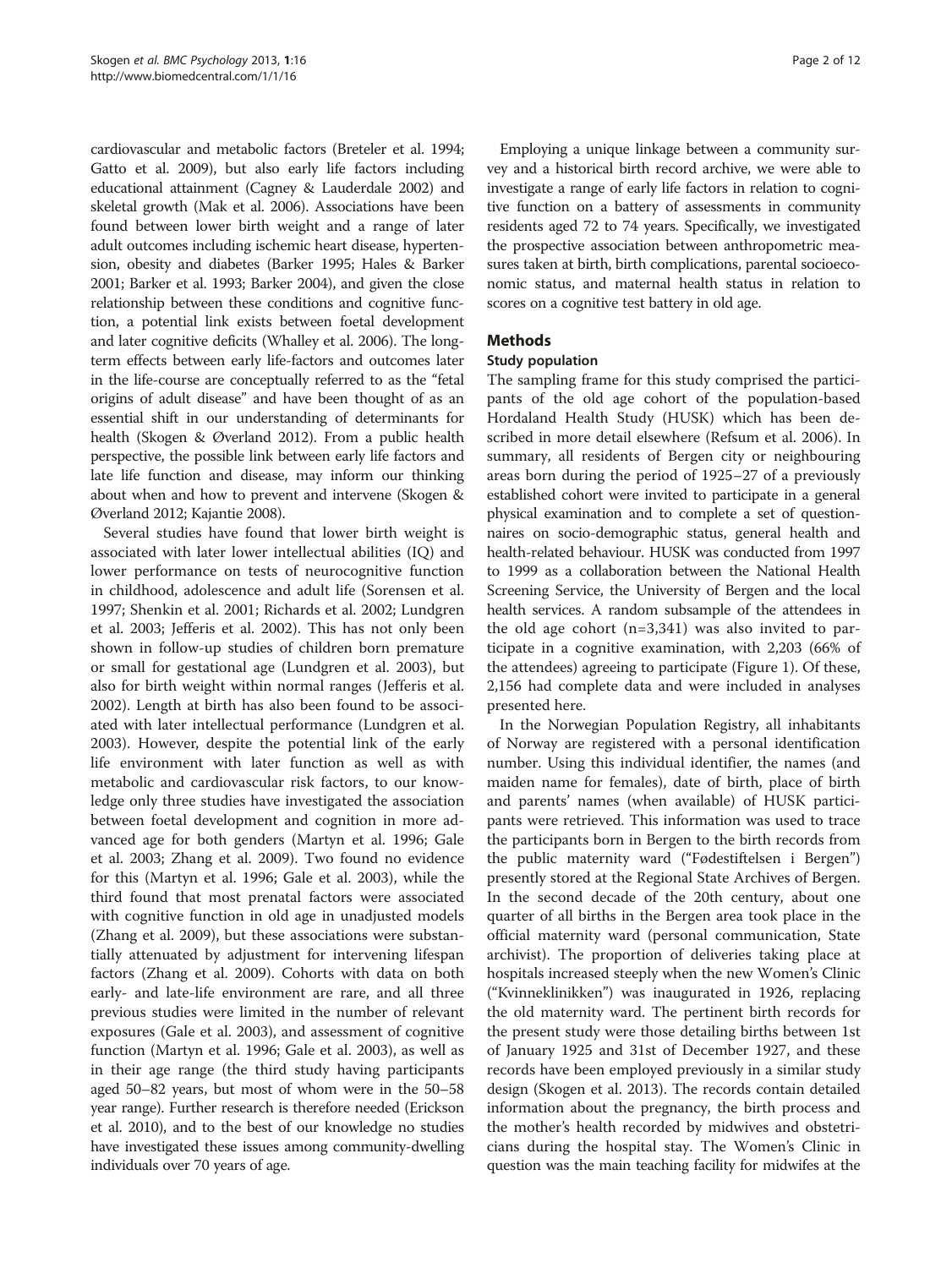<span id="page-2-0"></span>

time, and the records were requisite for the training, and are therefore considered to be of high quality (Rosenberg [1987\)](#page-11-0). Of the 2,156 participants in the HUSK cognitive examination, we were able to trace 346, which constituted the final study sample aged 72–74 years (mean 72.3).

Early life factors – information obtained at birth, 1925–27

The available birth records in the Regional State Archives of Bergen were viewed and coded blind to all HUSK measures. The following information was abstracted from the record (directly copying original information unless stated otherwise): birth weight (kg), birth length (cm), head circumference (cm) at birth, ponderal index (PI; calculated from weight and length), mother's pelvic size (the mean of the interspinous distance, the intercristal distance and the external conjugate in centimeters). The following binary variables were derived from individual free text fields: any recorded disease in the mother (yes/no), family history of coronary heart disease (yes/no) and tuberculosis (TB; yes/no), the state of mother's teeth (poor/ good), mother's condition after birth (poor/good), complications during birth (including, but not limitied to, prolonged labour, abnormal presentation, assisted delivery of the baby (use of forceps) and episiotomy, uterine rupture, discoloured amniotic fluid, abnormal fetal souffle and placenta praevia; yes/no), mother's general somatic state at discharge (poor/good), marital status (married/unmarried),

socioeconomic status (based on father's occupation; lower/ higher), and type of payment for the hospital stay (health insurance/other).

#### Cognitive examination at age 72–74 years of age

HUSK included a cognitive test battery consisting of six tests. The cognitive tests are in wide use internationally and have been well validated, including the Norwegian versions of MMSE and KOLT (Kendrick [1985;](#page-10-0) Wechsler [1981](#page-11-0); Benton & Hamscher [1989](#page-10-0); Braekhus et al. [1992](#page-10-0); Reitan [1958;](#page-10-0) Engedal et al. [1988\)](#page-10-0). Two assessors were trained over two days to use the test battery (personal communication, Professor Knut Engedal). These assessors were nurses, and the battery was administered on-site by the trained nurses at the end of the study's examination.

#### Kendrick object learning test (KOLT)

The Kendrick Object Learning Test is designed to assess episodic memory performance (Kendrick [1985\)](#page-10-0). The maximum score of KOLT is 70, and the range in our study sample was 6–60.

#### Trail making test a (TMA)

The Trail Making Test A is a test of visual conceptual and visuomotor tracking (Reitan [1958\)](#page-10-0). The test involves both motor speed and attention functions. The score is equivalent to the time in seconds to complete the items, and was between 16–154 seconds in our study sample. For TMA we reversed the scale to ensure that high and low scores corresponded with the other tests.

#### Modified version of the digit symbol test (digit symbol)

The modified version of the Digit Symbol Test measures perceptual and psychomotor speed, focused attention and visuomotor coordination (Wechsler [1981\)](#page-11-0). In the version administered, the number of correct matches between digits and symbols in 30 seconds was recorded. The range in our study sample was 2–22.

#### Block design

The Block Design test investigates visuospatial and motor skills (Wechsler [1981\)](#page-10-0). In the current version 4 of the 10 patterns (pattern 1, 2, 5 and 6) from the full study was included. The maximum score was 16 in this short form. The range in our study sample was 2–16.

#### Modified version of the mini-mental state examination (MMS)

The Modified version of the Mini-Mental State Examination is designed to test various aspects of cognitive function, including orientation, instant recall and memory (Braekhus et al. [1992](#page-10-0)). It involves orientation to time and place, naming, repeating, writing, copying, immediate recall, delayed recall, backward spelling, and performing a 3-stage oral instruction. The modified version consists of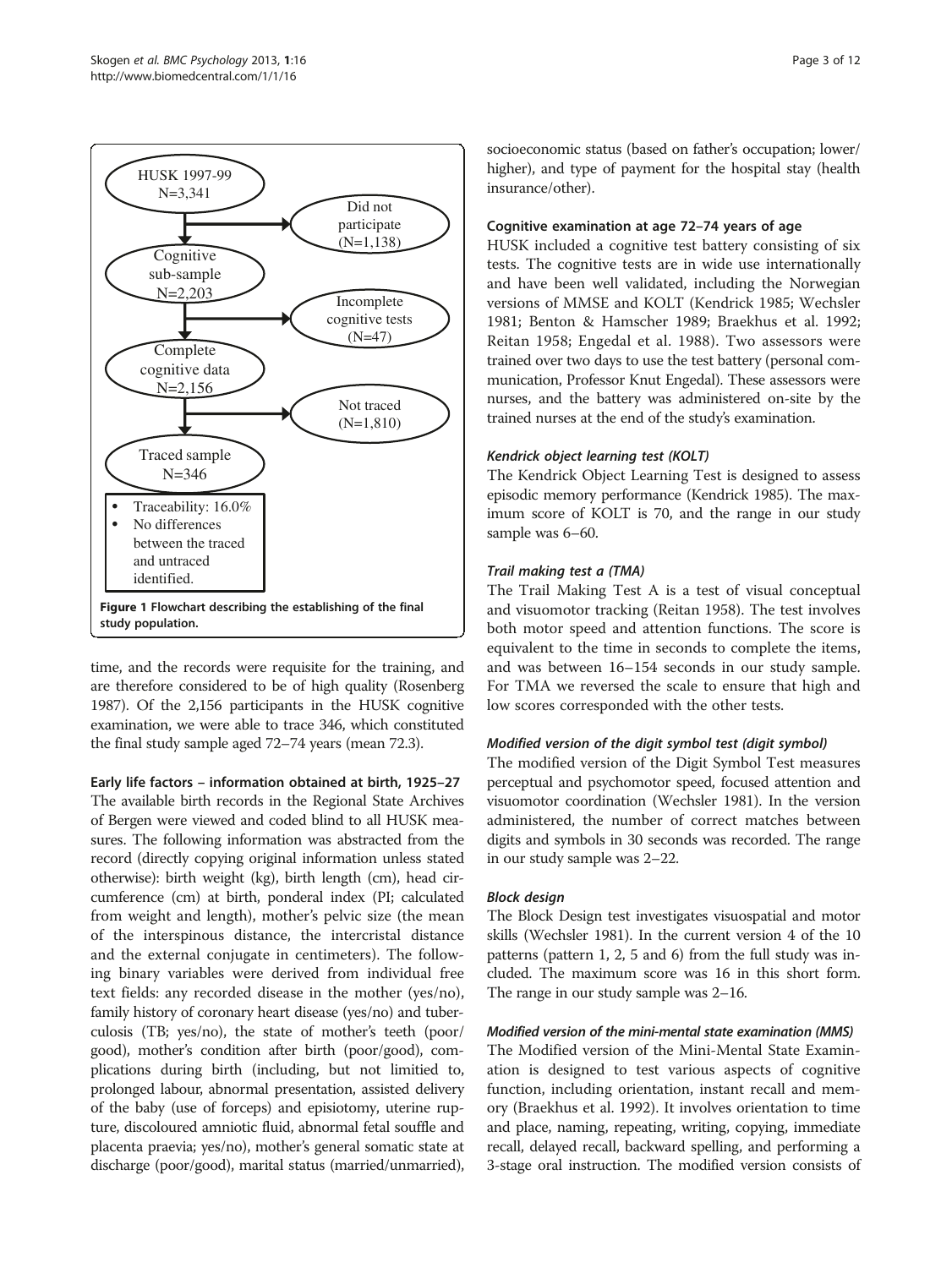12 of the 20 items of the full version and has been shown to be similar in the ability to identify cognitive impairment in the elderly (Braekhus et al. [1992](#page-10-0)). The range of scores in our study sample was 5–12.

#### Abridged version of the controlled oral word association test (COWAT)

The abridged version of the Controlled Oral Word Association Test assesses semantic memory, verbal fluency and psychomotor speed (Benton & Hamscher [1989\)](#page-10-0). The subjects were required to generate as many words as possible beginning with the letter "S" within 60 s. The range in our study sample was 3–34.

Based on these tests a Z-scored (standardized to a mean of 0 and standard deviation of 1) composite cognitive scale was constructed by summing the separate standardized scores for each of the tests. The composite cognitive score constitutes the main outcome in this study.

#### Context for the birth cohort

During the late 19th century and early 20th century, Bergen city expanded geographically, and went from a semi-rural city to a city with more modern characteristics. Primary industry which had dominated gave way for an expanding secondary and tertiary industry (Ertresvaag [1982](#page-10-0)). This change in industry was mostly due to growing production and manufacturing, but also due to an increase in commerce, shipping and transport, and service sector (Ertresvaag [1982\)](#page-10-0). As a consequence of this, three social classes began to dominate in Bergen during the same period, upper (bourgeoisie), middle and lower, with large differences in income, housing standard and diet. The upper class was characterised by financers, importers, industry proprietors and wholesale dealers. The middle class consisted primarily of craftsmen, merchants and officials, while the lower class comprised regular worker or artisans (Ertresvaag [1982](#page-10-0)). During 1925 and 1927 the life expectancy in Norway was approximately 67 years for males, and 74 years for females (Mamelund & Borgan [1996\)](#page-10-0).

#### Additional information gathered during follow-up from HUSK at age 72–74

Potential differences in the distribution of gender, selfreported level of educational attainment and general health were investigated between the HUSK participants with birth journal information (N=346) and participants without (N=1,810). Level of educational attainment was divided into "compulsory only" (up to ten years) and "post-compulsory" (11 years or more), while general health was divided into "poor" and "good". As APOE gentotype has been associated with cognitive function (Izaks et al. [2011\)](#page-10-0), information about apoE4-status (presence of any E4-allele versus absence of E4-allele) was also included (using nonfasting plasma samples taken during the general physical examination of HUSK).

#### Statistical analyses

HUSK participants with traceable birth records were compared to the remainder of the HUSK participants. Bivariate and age- and gender-adjusted associations were then investigated between exposures and outcomes employing linear regression models. Our approach was to investigate and report all associations between exposures and outcomes, taking into account the number of significant associations that would be expected through chance alone, but also evaluating the output for any consistency in associations for a given exposure or outcome (Rothman [1990](#page-11-0)). For the main analysis, Stata version 11.0 (StataCorp [2010](#page-11-0)) was employed. Using the software G\*Power version 3.1.3 ([www.psycho.uni-duesseldorf.de/abteilungen/aap/](http://www.psycho.uni-duesseldorf.de/abteilungen/aap/gpower3/) [gpower3/](http://www.psycho.uni-duesseldorf.de/abteilungen/aap/gpower3/)) a power analysis indicated that we would be able to detect a small to medium effect size for continuous outcomes (a correlation of 0.13), and mean differences (Cohen's d of 0.35) at a power of 80% (alpha 0.05) given our sample size (Cohen [1992\)](#page-10-0). We also investigated the potential two-way interaction between apoE4-status and gender for each of the exposures in relation to the composite score, in a post-hoc analysis. Post-hoc analyses were also performed to investigate whether the effect of parental SES on cognitive function were independent of anthropometric measures, as well as whether the effect of head circumference on cognitive function was independent of parental SES. In sensitivity analyses, we also explored the effect of separate additional adjustment for educational attainment and self-rated general health on those associations found to be significant after age- and gender-adjustment.

#### Ethics

The data in HUSK was collected in accordance with ethical standards required by the regional ethical board of Committees for Medical and Health Research Ethics in Norway (REC). The permission to collect and store the data from HUSK was given by the Norwegian Data Inspectorate. All participation in HUSK was voluntary, and all potential participants received written information about the project before they met for examination. The participants gave their written statements of informed consent, including the specific consents to use information from HUSK in health research and to link this information with other relevant data sources. This specific study was reviewed and approved by REC.

#### Results

No systematic differences were found between the HUSK participants we were able to trace, compared to the rest of the participants with regards to gender, educational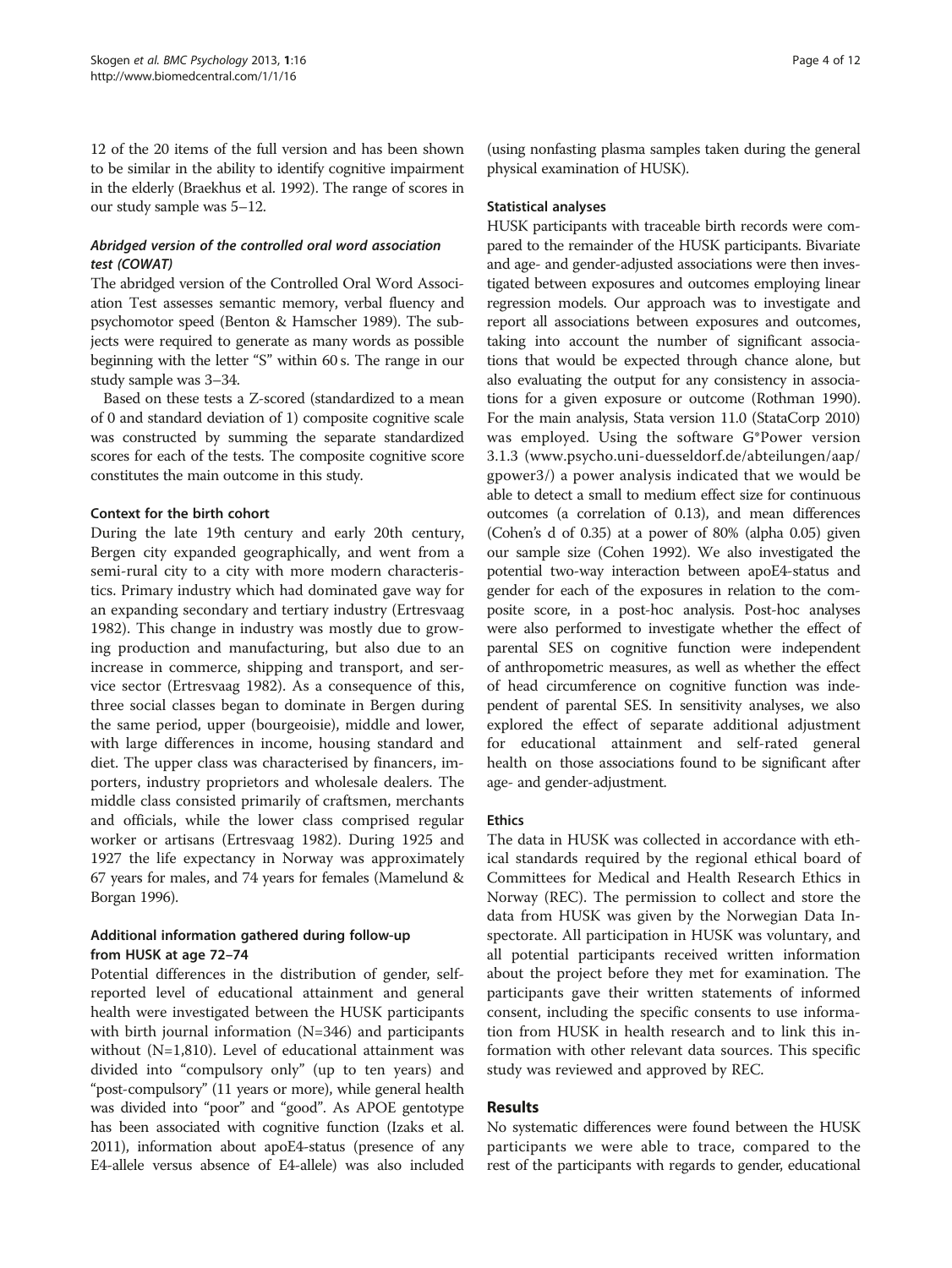attainment, self-reported health, or the cognitive tests (Table 1). The sample characteristics of the analysed sample are summarized in Table [2.](#page-5-0)

Out of the 136 crude associations investigated, only 10 (7.4%) were significant at  $\alpha$ =0.05 (Tables [3](#page-6-0) and [4](#page-7-0)), and in general there were few patterns or consistencies observed among these significant associations. Head circumference was positively associated with COWAT and TMA performance but not with the composite score (Table [3](#page-6-0)). Parental SES was the only exposure that was associated with the composite score, where a higher parental SES was associated with an increased mean score by 0.25 standard deviation (p=0.0146). A higher parental SES was also associated with a better Digit Symbol and TMA performance (Table [4](#page-7-0)). Adjusting for age and gender rendered the association between head circumference and TMA performance non-significant, but the other significant associations were unaltered (Table [3](#page-6-0)). None of the other significant associations in our sample were consistent or indicative of any specific pattern. There was no evidence for interaction between apoE4-status and any exposures in relation to the composite cognitive score (p-values for interaction term ranging from 0.190 to 0.866). We found a significant interaction between gender and the reported condition of the mother's teeth (p=0.008) with an exploratory gender-stratified analysis indicating that reported poor dentition in the mother was associated with a worse composite cognitive function score in old age, but for female participants only (mean difference 0.34, p=0.014). In a post-hoc analysis, a higher parental SES predicted a higher cognitive function in old age independently of birth anthropometric measures, and head circumference predicted some aspects of cognitive function in old age independently of parental SES. The results of these post-hoc analyses were analogous to the age- and gender-adjusted models (data not shown). For the significant age- and gender-adjusted associations identified, we carried out additional separate adjustments for educational attainment and self-rated general health. Adjusting for selfrated health only slightly affected the associations, while adjusting for educational attainment affected some of the associations to a larger degree. Specifically, the associations between paternal SES and cognitive function were substantially weakened (about 60-80% reduction in effect sizes of point-estimates).

#### **Discussion**

In this study investigating the association between the environment present around birth and cognition in old age, we found little evidence to support a substantial influence. We only found weak support for any anthropometric measures obtained at birth being predictive of cognitive function in old age. Specifically, only head circumference was associated with a better performance on COWAT and TMA in old age in the unadjusted model. This is contradictory to a previous paper which found no association between head circumference at birth and adult cognitive function, but a positive association between adult head circumference and adult cognitive function (Gale et al. [2003](#page-10-0)). Negative findings were present for

| Table 1 Differences on demographics and outcomes between HUSK-participants with birth journal information (N=346) |  |  |
|-------------------------------------------------------------------------------------------------------------------|--|--|
| and participants without $(N=1,810)$                                                                              |  |  |

|                                       |                     | Proportion/mean with birth<br>journal information | Proportion/mean without birth<br>journal information | p-value/Mean difference<br>(CI95%)* |
|---------------------------------------|---------------------|---------------------------------------------------|------------------------------------------------------|-------------------------------------|
| Gender (% female)                     |                     | 53.8%                                             | 55.3%                                                | $p=0.599$                           |
| Education (% post-compulsory)         |                     | $60.5%$ <sup>a</sup>                              | 62.9%b                                               | $p=0.429$                           |
| Self-reported health (% good)         |                     | $70.5\%$ <sup>c</sup>                             | 67.6% <sup>d</sup>                                   | $p=0.311$                           |
| Composite score <sup>e</sup>          |                     | 0.08                                              | $-0.01$                                              | $0.09$ ( $-0.02$ , 0.21)            |
| Separate cognitive tests <sup>t</sup> |                     |                                                   |                                                      |                                     |
|                                       | <b>MMS</b>          | 11.55                                             | 11.51                                                | $0.04 (-0.05, 0.13)$                |
|                                       | Digit Symbol        | 10.60                                             | 10.18                                                | $0.42$ ( $-0.06$ , $0.91$ )         |
|                                       | <b>KOLT</b>         | 35.49                                             | 35.17                                                | $0.32$ ( $-0.61$ , 1.25)            |
|                                       | COWAT               | 15.51                                             | 15.02                                                | $0.49$ ( $-0.15$ , 1.12)            |
|                                       | <b>TMA</b>          | 55.23                                             | 57.67                                                | $-2.44(-6.39, 1.50)$                |
|                                       | <b>Block Design</b> | 15.01                                             | 15.01                                                | $0.00$ ( $-0.26$ , $0.26$ )         |

95% confidence intervals in brackets.

\*p-values derived from  $\chi^2$  and mean difference derived from independent samples t-tests.

Available information from N=326.

**b**Available information from N=1655.

c Available information from N=335.

<sup>d</sup>Available information from N=1789.

<sup>e</sup>Composite score: Z-score of the sum of all cognitive tests (mean: 0, standard deviation: 1).

f Test-specific raw scores for each cognitive tests (see [Methods](#page-1-0) section for further details).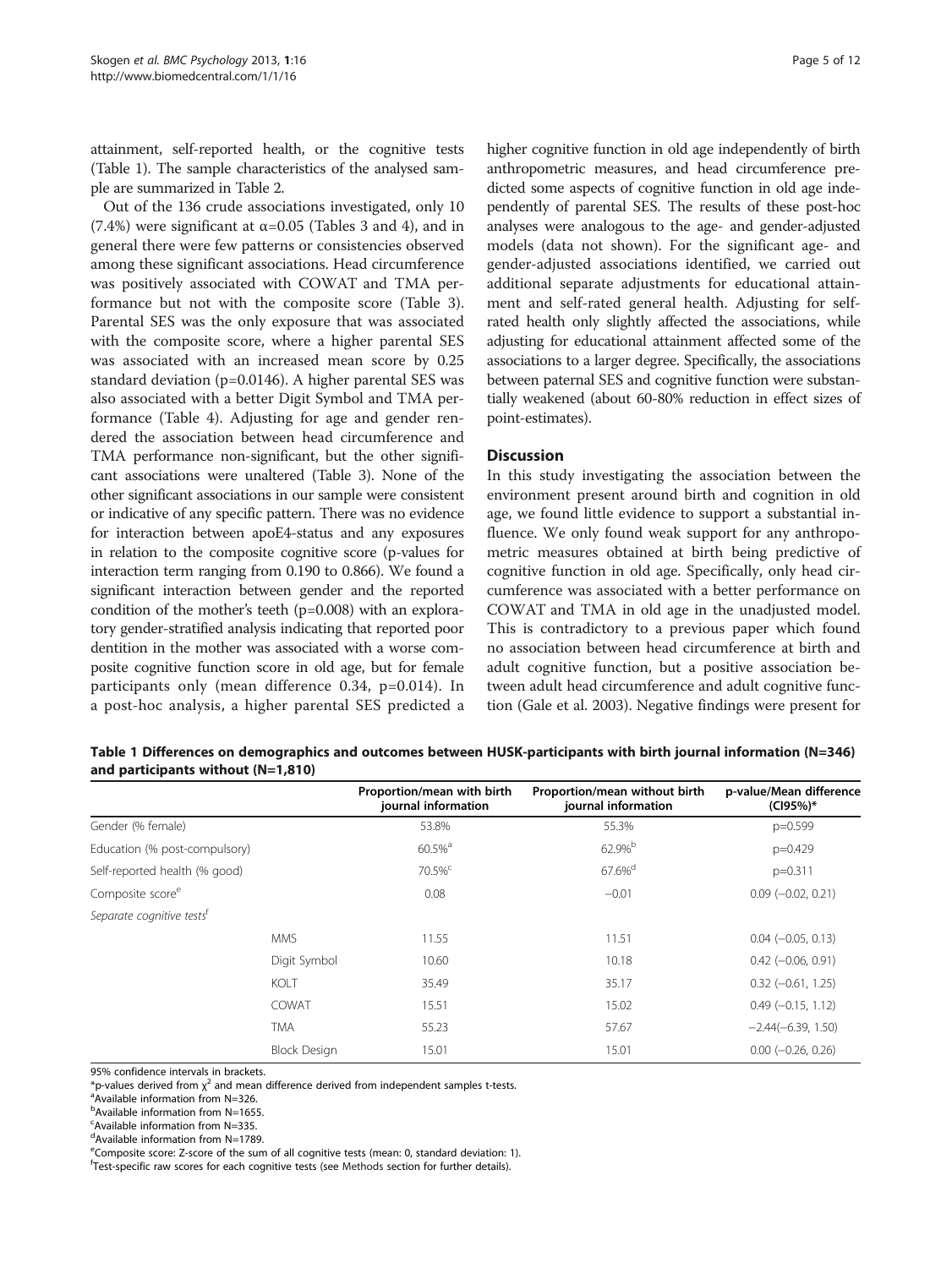|                                              |                     | N   | Mean (SD*)    | Proportion (%) |
|----------------------------------------------|---------------------|-----|---------------|----------------|
| From medical records                         |                     |     |               |                |
| Birth weight (kg)                            |                     | 346 | 3.47(0.53)    |                |
| Birth length (cm)                            |                     | 346 | 50.27 (2.11)  |                |
| Head circumference (cm)                      |                     | 344 | 34.42 (1.70)  |                |
| Ponderal index (weight/height <sup>3</sup> ) |                     | 346 | 2.64(0.24)    |                |
| Mother's pelvic size (cm) <sup>a</sup>       |                     | 324 | 26.10 (1.33)  |                |
| Mother's age                                 |                     | 346 | 29.40 (5.85)  |                |
| Parity (number of births)                    |                     | 346 | 2.61 (1.95)   |                |
| Gender (% female)                            |                     | 346 |               | 53.8%          |
| Mother's condition after birth (% good)      |                     | 346 |               | 90.2%          |
| Tuberculosis in family (% no)                |                     | 346 |               | 88.7%          |
| CVD in family (% no)                         |                     | 346 |               | 87.0%          |
| Mother's appearance (% good)                 |                     | 346 |               | 76.3%          |
| Complications birth (% no) <sup>b</sup>      |                     | 346 |               | 89.6%          |
| Socioeconomic status (% lower)               |                     | 346 |               | 55.8%          |
| Unmarried (% no)                             |                     | 346 |               | 96.2%          |
| Teeth lower jaw (% good)                     |                     | 335 |               | 42.1%          |
| Type of payment (% no insurance)             |                     | 245 |               | 44.1%          |
| Number of diseases (%≤1)                     |                     | 346 |               | 69.4%          |
| From HUSK at age 72-74 years                 |                     |     |               |                |
| Composite score <sup>c</sup>                 |                     | 346 | 0.08(0.95)    |                |
| Separate cognitive test <sup>d</sup>         |                     |     |               |                |
|                                              | <b>MMS</b>          | 346 | 11.55 (0.85)  |                |
|                                              | Digit Symbol        | 346 | 10.60 (4.37)  |                |
|                                              | KOLT                | 346 | 35.49 (7.86)  |                |
|                                              | COWAT               | 346 | 15.51 (5.40)  |                |
|                                              | <b>TMA</b>          | 346 | 55.23 (29.06) |                |
|                                              | <b>Block Design</b> | 346 | 15.01 (2.08)  |                |

#### <span id="page-5-0"></span>Table 2 Sample characteristics at birth obtained from medical records, and at age 72–74 years obtained from HUSK

\*Standard deviation.

<sup>a</sup>Mean of the interspinous distance, the intercristal distance and the external conjugate in centimeters.

b<br>Including, but not limited to, prolonged labour, abnormal presentation assisted delivery of the baby (use of forceps) and episiotomy, uterine rupture, discoloured amniotic fluid, abnormal fetal souffle and placenta praevia, and combinations of these.

Composite score: Z-score of the sum of all cognitive tests (mean: 0, standard deviation: 1).

<sup>d</sup>Test-specific raw scores for each cognitive tests (see [methods](#page-1-0) section for further details).

birth complications and maternal health status. We did, however, find support for an association between higher parental SES (as measured by father's occupation) and global cognitive function in old age in addition to specific associations with Digit Symbol and TMA test performance, both representing timed tests involving attention, speed and effortful mental processing. This highlights the importance of parental SES in relation to some specific domains of cognitive functioning in old age (Jefferis et al. [2002](#page-10-0); Zhang et al. [2009](#page-11-0)), perhaps relatively independent of birth size (Zhang et al. [2009](#page-11-0)), a notion which was confirmed also in our study.

Important strengths of this study included access to birth records from the 1920s and the possibility to link this information to a population-based health survey in the late 1990s, enabling a 72–74 year follow-up. Data sources for both exposure and outcome status contained detailed information, and the gathering of information is unlikely to be biased in any particular direction. Considering the birth records, these were used at the time in the education of midwives under the supervision of the head physician with a high level of attention to quality, and included detailed anthropometric measures, as well as information about maternal health and circumstances,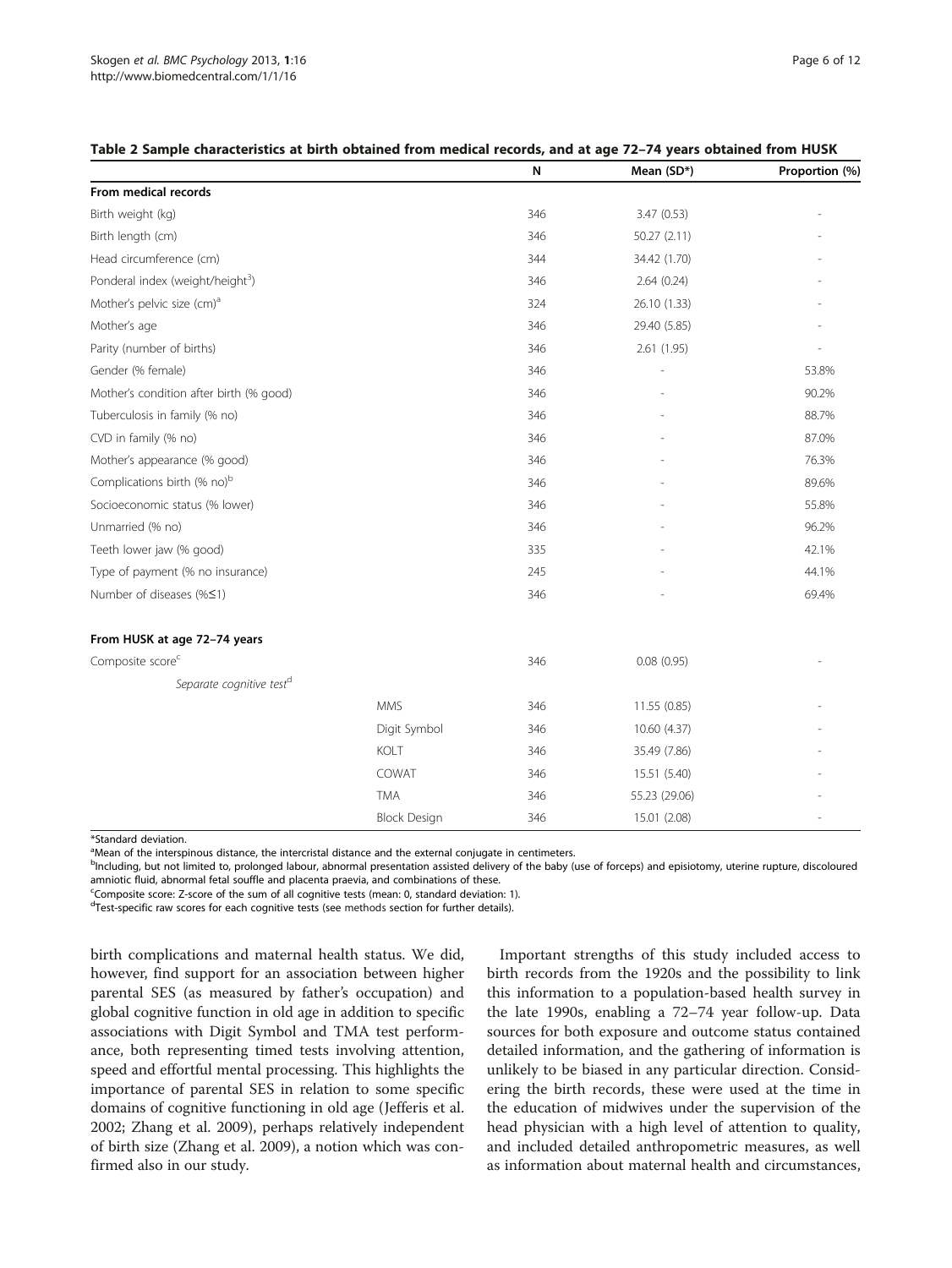| <b>Exposures</b>                             | Level of adjustment Composite score <sup>a</sup> |                         |                              |                          |                          | Separate cognitive tests <sup>b</sup> |                          |                         |
|----------------------------------------------|--------------------------------------------------|-------------------------|------------------------------|--------------------------|--------------------------|---------------------------------------|--------------------------|-------------------------|
|                                              |                                                  |                         | <b>MMS</b>                   | Digit symbol             | <b>KOLT</b>              | <b>COWAT</b>                          | <b>TMA</b>               | <b>Block design</b>     |
| Birth weight (kg)                            |                                                  |                         |                              |                          |                          |                                       |                          |                         |
|                                              | Unadjusted                                       | $0.01$ $(-0.18, 0.20)$  | $-0.03$ $(-0.20,0.14)$       | $-0.12$ $(-0.99, 0.75)$  | $-0.24$ $(-1.80, 1.31)$  | $0.85 (-0.22, 1.92)$                  | $2.44 (-3.32, 8.21)$     | $-0.23$ $(-0.64, 0.19)$ |
|                                              | + age/gender                                     | $0.02$ (-0.17,0.21)     | $-0.03$ $(-0.20,0.14)$       | $-0.14 (-1.02, 0.73)$    | $0.24 (-1.29, 1.78)$     | $0.91 (-0.18, 1.99)$                  | $2.01 (-3.81, 7.84)$     | $-0.26$ $(-0.68, 0.16)$ |
| Birth length (cm)                            |                                                  |                         |                              |                          |                          |                                       |                          |                         |
|                                              | Unadjusted                                       | $0.02 (-0.03, 0.07)$    | $0.01$ $(-0.03, 0.05)$       | $0.03$ $(-0.19, 0.25)$   | $0.01$ $(-0.38, 0.41)$   | $0.20 (-0.07, 0.47)$                  | $1.00 (-0.46, 2.46)$     | $-0.04$ $(-0.14, 0.07)$ |
|                                              | + age/gender                                     | $0.03 (-0.02, 0.07)$    | $0.01$ $(-0.03, 0.05)$       | $0.03$ $(-0.20, 0.25)$   | $0.22 (-0.17, 0.61)$     | $0.23$ $(-0.04, 0.51)$                | $0.94 (-0.56, 2.43)$     | $-0.04$ $(-0.15,0.06)$  |
| Head circumference <sup>c</sup> (cm)         |                                                  |                         |                              |                          |                          |                                       |                          |                         |
|                                              | Unadjusted                                       | $0.05 (-0.01, 0.11)$    | $0.04 (-0.01, 0.09)$         | $-0.06$ $(-0.33,0.22)$   | $-0.05$ $(-0.54, 0.43)$  | $0.48$ ** (0.15,0.82)                 | $1.95^* (0.15, 3.76)$    | $0.05$ ( $-0.08,0.18$ ) |
|                                              | + age/gender                                     | $0.06$ $(-0.00, 0.12)$  | $0.04 (-0.01, 0.09)$         | $-0.07$ $(-0.35, 0.21)$  | $0.17 (-0.31, 0.65)$     | $0.52$ ** (0.18,0.86)                 | $1.81 (-0.04, 3.66)$     | $0.04 (-0.09, 0.18)$    |
| Ponderal index (weight/height <sup>3</sup> ) |                                                  |                         |                              |                          |                          |                                       |                          |                         |
|                                              | Unadjusted                                       | $-0.11 (-0.54, 0.31)$   | $-0.17$ $(-0.55, 0.22)$      | $-0.62$ ( $-2.59,1.34$ ) | $-0.64$ $(-4.17,2.89)$   | $1.15 (-1.28, 3.57)$                  | $-2.87$ $(-15.91,10.17)$ | $-0.24$ $(-1.17, 0.70)$ |
|                                              | + age/gender                                     | $-0.16$ $(-0.59, 0.27)$ | $-0.19$ $(-0.58, 0.19)$      | $-0.74$ $(-2.73, 1.24)$  | $-1.38$ ( $-4.83,2.07$ ) | $1.08$ ( $-1.37,3.53$ )               | $-3.34 (-16.49.9.82)$    | $-0.27$ $(-1.21, 0.68)$ |
| Mother's pelvic size <sup>d, e</sup> (cm)    |                                                  |                         |                              |                          |                          |                                       |                          |                         |
|                                              | Unadjusted                                       | $0.06 (-0.02, 0.13)$    | $0.08^*$ (0.01,0.15)         | $0.16 (-0.20, 0.53)$     | $0.18 (-0.48, 0.83)$     | $0.38$ $(-0.06, 0.82)$                | $1.00 (-1.41, 3.42)$     | $-0.12$ $(-0.29, 0.06)$ |
|                                              | + age/gender                                     | $0.05$ $(-0.03, 0.13)$  | $0.08^{\degree}$ (0.00,0.15) | $0.14 (-0.23, 0.51)$     | $0.22 (-0.43, 0.86)$     | $0.39$ ( $-0.06,0.83$ )               | $0.75 (-1.70, 3.21)$     | $-0.14 (-0.32, 0.03)$   |
| Mother's age (years)                         |                                                  |                         |                              |                          |                          |                                       |                          |                         |
|                                              | Unadjusted                                       | $0.01$ $(-0.01, 0.02)$  | $0.01 (-0.00, 0.03)$         | $0.02$ ( $-0.06,0.10$ )  | $0.04 (-0.10, 0.18)$     | $-0.01$ $(-0.11, 0.09)$               | $-0.19(-0.71, 0.34)$     | $0.00 (-0.04, 0.04)$    |
|                                              | + age/gender                                     | $0.00 (-0.01, 0.02)$    | $0.01$ $(-0.00, 0.03)$       | $0.02$ ( $-0.06,0.10$ )  | $0.02$ (-0.12,0.16)      | $-0.01$ $(-0.11, 0.09)$               | $-0.16$ $(-0.69, 0.36)$  | $0.00 (-0.04, 0.04)$    |
| Parity (number of births)                    |                                                  |                         |                              |                          |                          |                                       |                          |                         |
|                                              | Unadjusted                                       | $-0.02$ $(-0.07, 0.03)$ | $0.03$ $(-0.02,0.07)$        | $-0.14 (-0.37, 0.10)$    | $0.12 (-0.31, 0.55)$     | $-0.10$ $(-0.39, 0.19)$               | $-1.01$ $(-2.59, 0.57)$  | $-0.11 (-0.22, 0.01)$   |
|                                              | + age/gender                                     | $-0.02$ $(-0.07, 0.03)$ | $0.02$ (-0.02,0.07)          | $-0.14 (-0.38, 0.10)$    | $0.05 (-0.37, 0.47)$     | $-0.11$ $(-0.40,0.19)$                | $-0.98$ $(-2.57,0.60)$   | $-0.11$ $(-0.22,0.01)$  |

#### <span id="page-6-0"></span>Table 3 Associations between continuous individual risk factors at birth and continuous cognitive outcomes at age 72–74 years (N=346)

Linear regression models, unstandardized coefficients.

95% confidence intervals in parentheses.

Significant associations in bold.

 $\stackrel{*}{P}$  < 0.05,  $\stackrel{**}{P}$  < 0.01,  $\stackrel{***}{P}$  < 0.001.<br><sup>a</sup>Z-score of the sum of all cognitive tests (mean: 0, standard deviation: 1).

<sup>b</sup>Test-specific raw scores for each cognitive tests (see [Methods](#page-1-0) section for further details). MMS: range (5, 12); Digit Symbol: range (2, 22); KOLT: range (6, 60); COWAT: range (3, 34); TMA: range (-154,-14; reversed); Block Design: range (2, 16).

 $\textdegree$ N=344.

 $d$ N=324.

<sup>e</sup>Mean of the interspinous distance, the intercristal distance and the external conjugate in centimeters.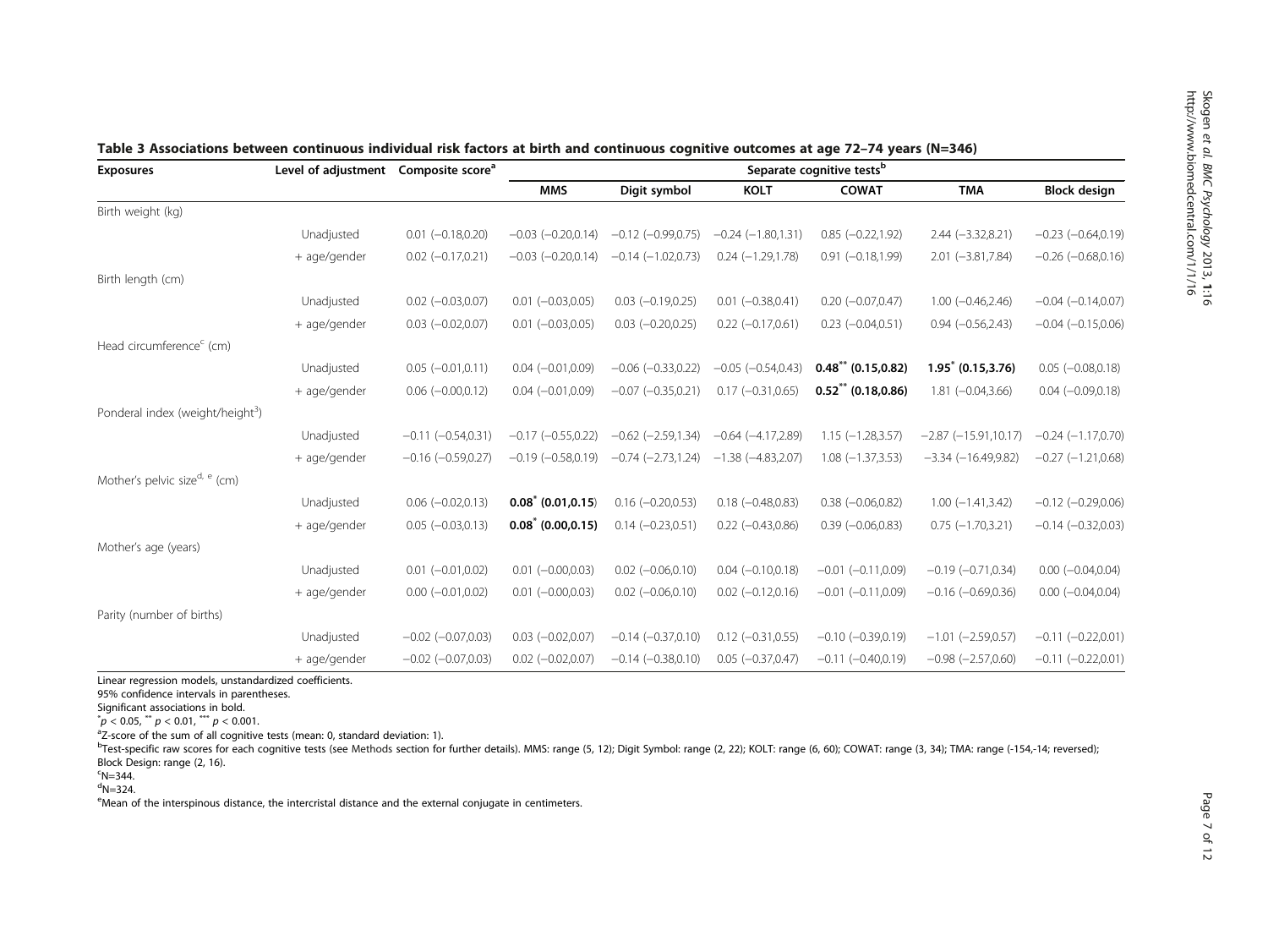2013, 1:16

| <b>Exposures</b>                                   | Level of<br>adjustment | Composite<br>score <sup>a</sup> | Separate cognitive tests <sup>b</sup> |                         |                          |                              |                           |                         |
|----------------------------------------------------|------------------------|---------------------------------|---------------------------------------|-------------------------|--------------------------|------------------------------|---------------------------|-------------------------|
|                                                    |                        |                                 | <b>MMS</b>                            | Digit symbol            | <b>KOLT</b>              | <b>COWAT</b>                 | <b>TMA</b>                | <b>Block design</b>     |
| Mother's condition, good (vs poor)                 |                        |                                 |                                       |                         |                          |                              |                           |                         |
|                                                    | Unadjusted             | $0.17 (-0.17, 0.51)$            | $0.09$ $(-0.21, 0.40)$                | $0.83$ $(-0.72, 2.39)$  | $0.74 (-2.05, 3.53)$     | $2.26^{\degree}$ (0.35,4.16) | $-2.27$ $(-12.61, 8.06)$  | $-0.25$ $(-0.99, 0.49)$ |
|                                                    | + age/gender           | $0.22$ (-0.12,0.56)             | $0.13 (-0.18, 0.43)$                  | $0.99 (-0.58, 2.57)$    | $1.20 (-1.55, 3.96)$     | $2.39$ (0.45,4.33)           | $-1.53$ $(-12.02,8.95)$   | $-0.21$ $(-0.96, 0.55)$ |
| Family history of TB, no (vs yes)                  |                        |                                 |                                       |                         |                          |                              |                           |                         |
|                                                    | Unadjusted             | $-0.17$ $(-0.49, 0.15)$         | $-0.07$ $(-0.35, 0.22)$               | $-0.04$ $(-1.51, 1.42)$ | $-2.02$ $(-4.64, 0.60)$  | $-1.42$ ( $-3.23,0.38$ )     | $-1.90$ ( $-11.63,7.83$ ) | $0.04 (-0.66, 0.74)$    |
|                                                    | + age/gender           | $-0.16$ $(-0.48, 0.15)$         | $-0.07$ $(-0.35, 0.22)$               | $-0.03$ $(-1.50, 1.44)$ | $-1.89$ ( $-4.43,0.66$ ) | $-1.41 (-3.22, 0.40)$        | $-1.90$ ( $-11.63,7.83$ ) | $0.04 (-0.66, 0.74)$    |
| CVD, family, no (vs yes)                           |                        |                                 |                                       |                         |                          |                              |                           |                         |
|                                                    | Unadjusted             | $-0.09$ $(-0.39, 0.21)$         | $-0.10$ $(-0.37,0.16)$                | $-0.12$ $(-1.50, 1.25)$ | $-0.71$ $(-3.18,1.76)$   | $0.35$ $(-1.35, 2.05)$       | $-6.82$ $(-15.94,2.29)$   | $0.09$ ( $-0.57,0.75$ ) |
|                                                    | + age/gender           | $-0.08$ $(-0.38, 0.22)$         | $-0.09$ $(-0.36,0.18)$                | $-0.04$ $(-1.43, 1.35)$ | $-1.12$ $(-3.54, 1.30)$  | $0.34 (-1.39, 2.06)$         | $-6.04$ $(-15.26,3.17)$   | $0.15 (-0.52, 0.81)$    |
| Mother's appearance, good (vs poor)                |                        |                                 |                                       |                         |                          |                              |                           |                         |
|                                                    | Unadjusted             | $0.13 (-0.10, 0.37)$            | $-0.09$ $(-0.30,0.12)$                | $1.06 (-0.02, 2.15)$    | $0.52$ (-1.44,2.47)      | $0.65 (-0.70, 1.99)$         | $4.76 (-2.46, 11.97)$     | $0.11 (-0.41, 0.63)$    |
|                                                    | + age/gender           | $0.12 (-0.11, 0.36)$            | $-0.10$ $(-0.31, 0.11)$               | $1.03 (-0.06, 2.11)$    | $0.51$ $(-1.40,2.41)$    | $0.64 (-0.71, 1.99)$         | $4.44 (-2.80, 11.68)$     | $0.09$ ( $-0.43,0.61$ ) |
| Complications, no (vs yes) <sup>c</sup>            |                        |                                 |                                       |                         |                          |                              |                           |                         |
|                                                    | Unadjusted             | $0.25 (-0.07, 0.58)$            | $-0.12$ $(-0.42, 0.17)$               | $1.23 (-0.28, 2.74)$    | $1.11 (-1.62, 3.83)$     | $0.13 (-1.74, 2.00)$         | $9.92 (-0.10, 19.94)$     | $0.88^*$ (0.16,1.60)    |
|                                                    | + age/gender           | $0.28 (-0.05, 0.60)$            | $-0.11 (-0.41, 0.19)$                 | $1.31 (-0.21, 2.83)$    | $1.18 (-1.47, 3.83)$     | $0.15 (-1.74, 2.03)$         | 10.49 (0.44,20.54)        | $0.92^* (0.20, 1.64)$   |
| Socioeconomic status, higher (vs lower)            |                        |                                 |                                       |                         |                          |                              |                           |                         |
|                                                    | Unadjusted             | $0.25^*$ (0.05,0.45)            | $0.12(-0.06, 0.30)$                   | $1.16^* (0.23, 2.08)$   | $1.28 (-0.39, 2.94)$     | $0.72 (-0.43, 1.87)$         | $6.78$ (0.63,12.93)       | $0.08 (-0.36, 0.53)$    |
|                                                    | + age/gender           | $0.25^* (0.05, 0.45)$           | $0.12 (-0.06, 0.30)$                  | $1.16^* (0.23, 2.08)$   | $1.24 (-0.38, 2.87)$     | $0.72 (-0.43, 1.87)$         | $6.82$ (0.66,12.97)       | $0.09$ ( $-0.36,0.53$ ) |
| Unmarried, no (vs yes)                             |                        |                                 |                                       |                         |                          |                              |                           |                         |
|                                                    | Unadjusted             | $-0.06$ $(-0.59, 0.46)$         | $-0.06$ $(-0.54, 0.41)$               | $-0.73$ $(-3.17,1.70)$  | $-1.33 (-5.70, 3.04)$    | $2.68$ $(-0.31,5.68)$        | $2.32$ (-13.85,18.50)     | $-0.87$ $(-2.02,0.29)$  |
|                                                    | + age/gender           | $-0.12$ $(-0.65, 0.41)$         | $-0.10$ $(-0.57,0.38)$                | $-0.88$ $(-3.34, 1.57)$ | $-1.88$ $(-6.16,2.39)$   | $2.65 (-0.38, 5.67)$         | $1.56$ ( $-14.73,17.86$ ) | $-0.93$ $(-2.09, 0.24)$ |
| Teeth, lower jaw, good (vs poor) <sup>d</sup>      |                        |                                 |                                       |                         |                          |                              |                           |                         |
|                                                    | Unadjusted             | $0.06$ $(-0.14, 0.26)$          | $-0.09$ $(-0.26, 0.09)$               | $0.24 (-0.71, 1.20)$    | $2.25***$ (0.56,3.93)    | $0.10 (-1.08, 1.28)$         | $-0.78$ $(-6.96,5.40)$    | $0.06$ ( $-0.40,0.52$ ) |
|                                                    | + age/gender           | $0.09$ ( $-0.11, 0.29$ )        | $-0.08$ $(-0.25,0.10)$                | $0.29 (-0.67, 1.25)$    | $2.75***$ (1.11,4.39)    | $0.15 (-1.04, 1.35)$         | $-0.70$ $(-6.92,5.53)$    | $0.06$ ( $-0.40,0.52$ ) |
| Type of payment, insurance (vs other) <sup>e</sup> |                        |                                 |                                       |                         |                          |                              |                           |                         |
|                                                    | Unadjusted             | $0.15 (-0.10, 0.39)$            | $0.17 (-0.07, 0.41)$                  | $1.33^* (0.22, 2.44)$   | $0.38$ $(-1.56, 2.32)$   | $-0.30$ $(-1.63, 1.02)$      | $-0.29$ $(-7.44, 6.86)$   | $0.07 (-0.45, 0.59)$    |
|                                                    | + age/gender           | $0.14 (-0.11, 0.39)$            | $0.17 (-0.07, 0.41)$                  | $1.30^*$ (0.19,2.41)    | $0.30 (-1.61, 2.20)$     | $-0.32$ $(-1.65, 1.01)$      | $-0.31 (-7.48, 6.86)$     | $0.06 (-0.46, 0.59)$    |

<span id="page-7-0"></span>

| Table 4 Associations between dichotomous familial risk factors at birth and continuous cognitive outcomes at age 72-74 years (N=346) |  |
|--------------------------------------------------------------------------------------------------------------------------------------|--|
|--------------------------------------------------------------------------------------------------------------------------------------|--|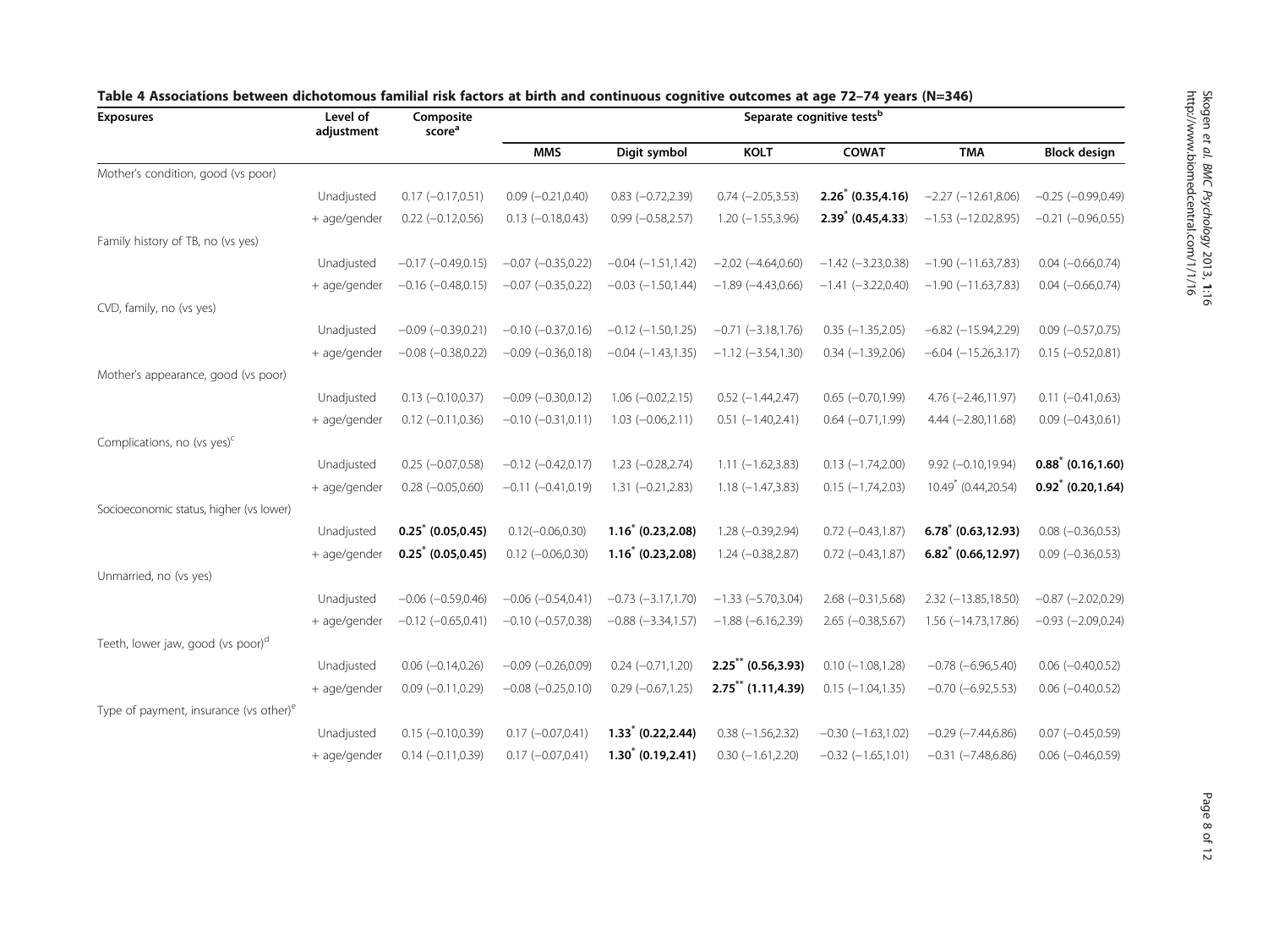#### Table 4 Associations between dichotomous familial risk factors at birth and continuous cognitive outcomes at age 72-74 years (N=346) (Continued)

| Number of diseases, $\leq$ 1 (vs >1)                                                               |            |                      |                                                |                                                                                                           |                     |                   |                          |
|----------------------------------------------------------------------------------------------------|------------|----------------------|------------------------------------------------|-----------------------------------------------------------------------------------------------------------|---------------------|-------------------|--------------------------|
|                                                                                                    | Unadiusted | $0.00 (-0.22, 0.22)$ | $-0.07$ ( $-0.27,0.12$ ) 0.42 ( $-0.58,1.43$ ) | $-0.53$ ( $-2.33,1.27$ ) 0.32 ( $-0.92,1.56$ )                                                            |                     | 1.91 (-4.77.8.58) | $-0.12$ ( $-0.60,0.36$ ) |
|                                                                                                    |            |                      |                                                | $+$ age/gender $-0.01$ $(-0.23,0.21)$ $-0.08$ $(-0.27,0.12)$ $0.39$ $(-0.62,1.40)$ $-0.54$ $(-2.29,1.22)$ | $0.32$ (-0.93,1.56) | 1.63 (-5.06,8.32) | $-0.14$ ( $-0.62,0.34$ ) |
| Linear regression models, unstandardized coefficients.<br>95% confidence intervals in parentheses. |            |                      |                                                |                                                                                                           |                     |                   |                          |

Significant associations in bold.

 $p^* p < 0.05$ ,  $p^* p < 0.01$ ,  $p^* p < 0.001$ .  $^{\circ}$ Z-score of the sum of all cognitive tests (mean: 0, standard deviation: 1).

<sup>b</sup>Test-specific raw scores for each cognitive tests (see [Methods](#page-1-0) section for further details). MMS: range (5, 12); Digit Symbol: range (2, 22); KOLT: range (6, 60); COWAT: range (3, 34); TMA: range (-154,-14; reversed); Block Design: range (2, 16).

c Including, but not limited to, prolonged labour, abnormal presentation assisted delivery of the baby (use of forceps) and episiotomy, uterine rupture, discoloured amniotic fluid, abnormal fetal souffle and placenta praevia, and combinations of these.

 $d$ N=335.

 $\mathrm{e}_{\mathrm{N=245}}$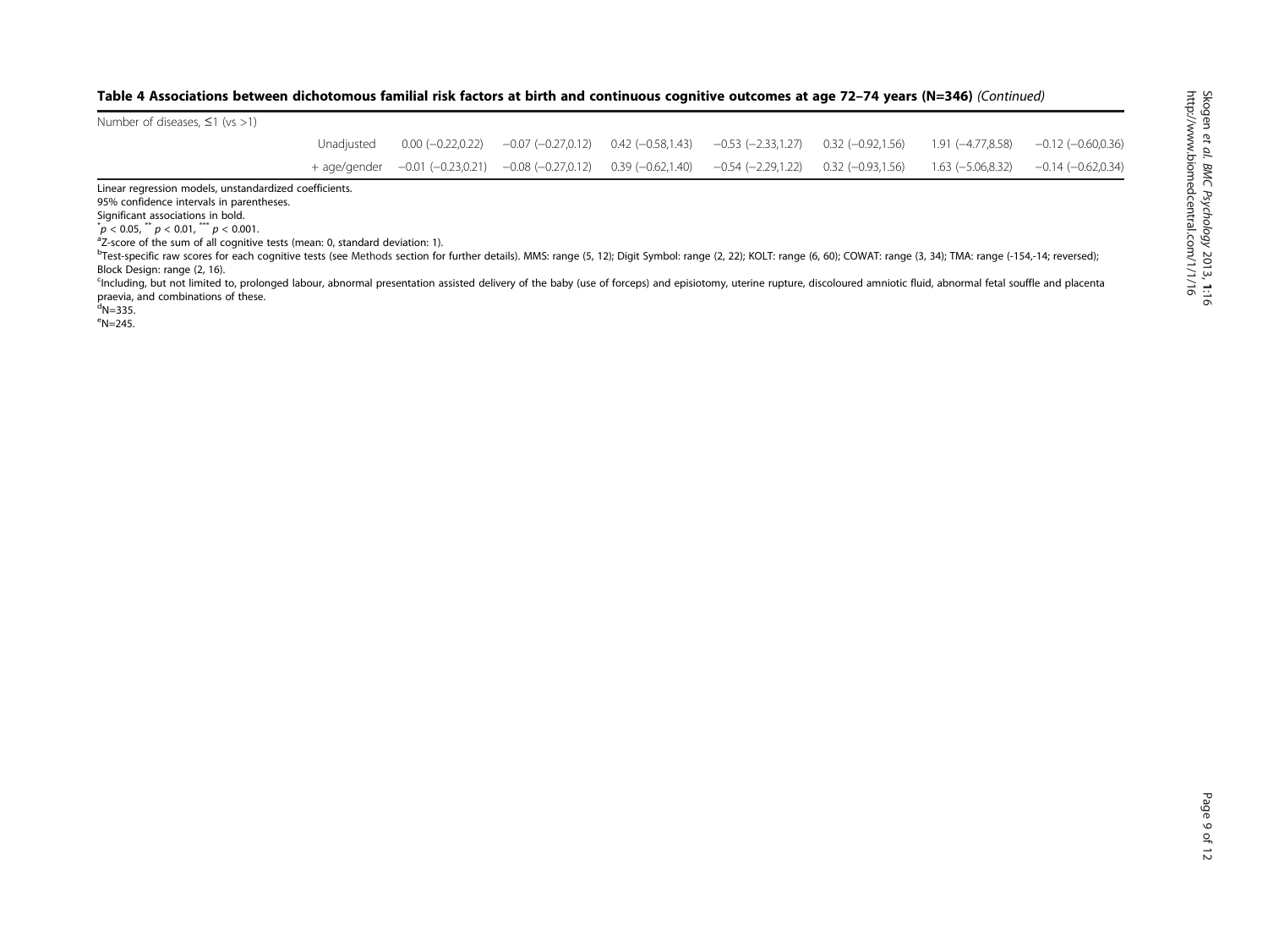the birth process and the early post-natal period. Another strength, is that the cognitive examination part of the HUSK study included cognitive tests investigating several different cognitive domains ranging from episodic memory, executive function visuospatial and motor skills and verbal fluency.

A key limitation is that a relatively small proportion of the HUSK sample could be traced to their birth records. There are several potential reasons for this: the birth records were only available for a subgroup as not everyone who participated in HUSK was born in the Bergen area, and some were born at home or at other hospitals. Based on a conservative estimate, at least one-third of the HUSK sample would not be within the catchment area of the public maternity ward at the time of birth. The sample that was traced was representative of the participants in the HUSK cognitive examination. The results of the analysis are therefore likely to generalize to others of this generation and residence. However, it cannot be assumed that the traced participants were representative of people born in the location from which the early life records were taken. In particular, the representativeness of the birth cohort in HUSK might well have been influenced by intervening migration and survival effects because of the long follow-up. Healthy survivor effects (Baillargeon & Wilkinson [1999\)](#page-10-0) or non-participation bias (Knudsen et al. [2010](#page-10-0)) are also possible. Negative findings could have resulted from inaccuracies in the measurement of either exposures or outcomes; for example, information on maternal health and family circumstances was derived from relatively crude measures. However, despite this, the similarly crude measure of parental SES included provided the most consistent significant associations identified with the outcomes. As previously described, three different social classes dominated Bergen during the time when the participants were born. Based on information from paternal occupational status, however, most of the participants in our study sample were from middle to lower socioeconomic strata with the occupation of the fathers varying from unskilled manual workers to teachers and general managers. This should be considered as a characteristic of the analysed sample when interpreting findings. Given the high number of associations tested, Type I errors cannot be ruled out, although we chose to focus on patterns of significant associations rather than significant associations per se. Differential bias arising from measurement is unlikely since reporting in HUSK is unlikely to be influenced by birth circumstances and recording of birth circumstances was carried out blind to all HUSK measures. The low traceability and small sample size constitute central limitations to our study, and warrants caution with regards to the precision of our estimates, and the interpretation and generalisability of the present study. Also of note, the limited size of the sample did not provide sufficient statistical power to specifically investigate low  $\langle$  <2.5 kg) or high (>4.5 kg) birth weight, or any influence of rare birth complications on cognitive function in old age, such as obstruction, foetal hypoxia or abnormally low birth weight.

#### Interpretation of our findings

We found little evidence to support a substantial association between intrauterine or birth environment and cognitive function in old age in general. The only anthropometric measure which to a certain degree predicted cognition in old age was head circumference, and parental SES was the only exposure which was associated with the composite cognitive score. Both a higher head circumference and SES seemed to predict a higher cognitive function in old age independently of each other. One potential explanation for this is that early SES and head circumference are predictors of two different aspects of later cognitive function (Stern [2002\)](#page-11-0). The association between SES and later cognitive function may represent cognitive reserve, while the association between head circumference and later cognitive function may represent brain reserve, both of which are relevant concepts for understanding cognitive function and vulnerability to cognitive impairments in old age (Stern [2002](#page-11-0)). In this respect, it also interesting that adjusting for educational attainment substantially weakened the associations between paternal SES and cognitive function in old age, suggesting that these associations might be substantially mediated through education. On the other hand, self-rated health reported in later life did not appear to influence these associations meaningfully. Further specific causal pathway modeling was felt to be beyond the scope of this study and not warranted by the largely negative associations of interest.

The lack of a substantial association between intrauterine or birth environment and cognitive function in old age, may be also be a reflection of a diminished impact of these early factors as other influences comes into play across the lifespan (Zhang et al. [2009\)](#page-11-0). Both birth weight and socioeconomic status have been found to be associated with cognitive function in childhood (Shenkin et al. [2001](#page-11-0); Jefferis et al. [2002](#page-10-0)), although socioeconomic status and postnatal influences have been suggested to be more important than prenatal factors (Jefferis et al. [2002](#page-10-0); Erickson et al. [2010\)](#page-10-0), similar to our own finding of the importance of parental SES. Other studies have also found that social disadvantage and early life stressors are related to cognitive function in later life (Mak et al. [2006](#page-10-0); Nguyen et al. [2008;](#page-10-0) Fors et al. [2009\)](#page-10-0), and it is generally accepted that childhood SES is an important predictor for later cognitive function (Mak et al. [2006](#page-10-0); Hackman & Farah [2009\)](#page-10-0), and cognitive reserve (Stern [2002\)](#page-11-0). Even though anthropometric measures obtained at birth did not predict cognitive function later in life, it is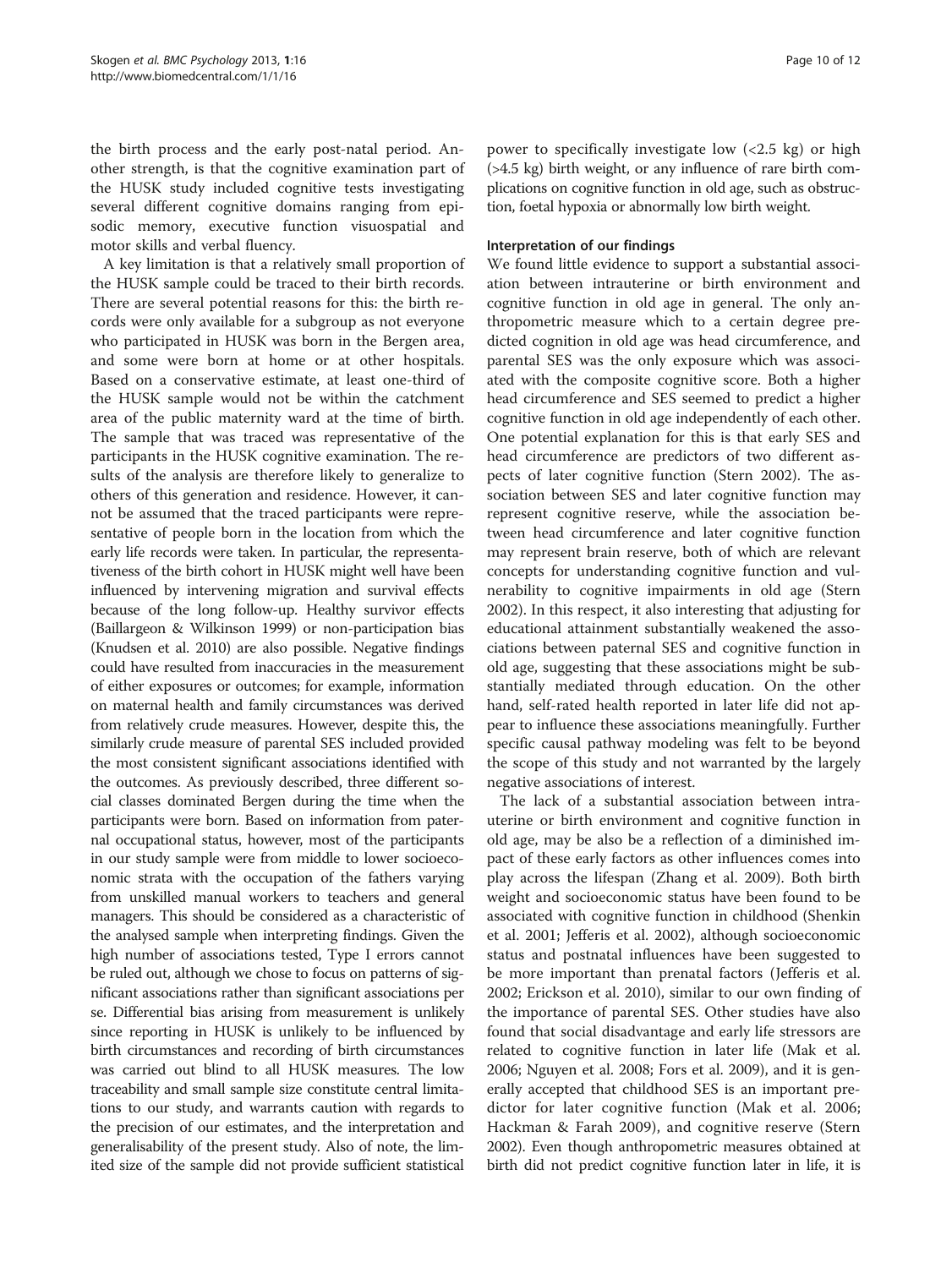<span id="page-10-0"></span>possible that other factors mitigated these initial differences and reduced or eliminated their influence in later adult life (Zhang et al. [2009\)](#page-11-0). These may include later nutrition, education and occupational status (Stern [2002\)](#page-11-0).

#### Conclusion

In conclusion, we found little evidence to support a substantial association between intrauterine or birth environment and cognitive function in old age in general. There were, however, some findings relating socioeconomic status and head circumference at birth and cognitive functioning in old age that warrants further investigation.

#### Competing interests

All authors declare that they have no competing interests.

#### Authors' contributions

JCS, AM and RS were responsible for the conception this study, and the study design was developed by JCS, AM and RS. Analyses were carried out by JCS under supervision of RS and SØ, and manuscript preparation was led by JCS in cooperation with RS, SØ and ADS. JCS, SØ, ADS, AM and RS were all involved in the interpretation of data, drafting the article and approval of the final manuscript. JCS is the guarantor for the study. All authors read and approved the final manuscript.

#### Acknowledgments

The guarantor (JCS) takes full responsibility for the data, the analyses, and interpretation, and the conduct of the research. The guarantor has also full access to the data, and have the right to publish any and all data separate and apart from any sponsor.

#### Author details

<sup>1</sup> Faculty of Psychology, Department of Health Promotion and Development, University of Bergen, Bergen, Norway. <sup>2</sup> Division of Mental Health, Department of Public Mental Health, Norwegian Institute of Public Health, Bergen, Norway. <sup>3</sup>Department of Pharmacology, University of Oxford, Oxford, UK. <sup>4</sup>King's College London (Institute of Psychiatry), London, UK.

#### Received: 22 March 2013 Accepted: 12 September 2013 Published: 16 September 2013

#### References

- Baillargeon, J, & Wilkinson, GS. (1999). Characteristics of the healthy survivor effect among male and female Hanford Workers. American Journal of Industrial Medicine, 35, 343–347.
- Barker, DJP. (1995). Fetal origins of coronary heart-disease. British Medical Journal, 311(6998), 171–174.
- Barker, DJP. (2004). The developmental origins of adult disease. Journal of the American College of Nutrition, 23(suppl 6), 588–595.
- Barker, DJP, Hales, CN, Fall, CHD, Osmond, C, Phipps, K, & Clark, PMS. (1993). Type 2 (non-insulin-dependent) diabetes mellitus, hypertension and hyperlipidaemia (syndrome X): relation to reduced fetal growth. Diabetologia, 36, 62–67.
- Benton, A, & Hamscher, K. (1989). Multilingual Aphasia Examination. Iowa: AJA Associates
- Bierman, EJM, Comijs, HC, Jonker, C, & Beekman, ATF. (2007). Symptoms of anxiety and depression in the course of cognitive decline. Dementia and Geriatric Cognitive Disorders, 24(3), 213–219.
- Braekhus, A, Laake, K, & Engedal, K. (1992). The mini-mental state examination: identifying the most efficient variables for detecting cognitive impairment in the elderly. Journal of American Geriatrics Society, 40, 1139–1145.
- Breteler, MMB, Claus, JJ, Grobbee, DE, & Hofman, A. (1994). Cardiovascular disease and distribution of cognitive function in elderly people: the Rotterdam study. BMJ, 308(6944), 1604–1608.
- Cagney, KA, & Lauderdale, DS. (2002). Education, wealth, and cognitive function in later life. The Journals of Gerontology. Series B, Psychological Sciences and Social Sciences, 57(2), 163–172.
- Cohen, J. (1992). A power primer. Psychological Bulletin, 112(1), 155–159.
- Deary, IJ, Corley, J, Gow, AJ, Harris, SE, Houlihan, LM, Marioni, RE, et al. (2009). Age-associated cognitive decline. British Medical Bulletin, 92(1), 135–152.
- Engedal, K, Haugen, P, Gilje, K, & Laake, P. (1988). Efficacy of short mental tests in the detection of mental impairment in old age. Comprehensive Gerontology. Section A, 2(2), 87–93.
- Erickson, K, Kritz-Silverstein, D, Wingard, DL, & Barrett-Connor, E. (2010). Birth weight and cognitive performance in older women: the Rancho Bernardo study. Archives of Womens Mental Health., 13, 141–146.
- Ertresvaag, E. (1982). Bergen bys historie III, Et bysamfunn i utvikling 1800–1920 [The history Bergen city (volume 3). A urban society in development 1800–1920]. Bergen: Universitetsforlaget.
- Fors, S, Lennartsson, C, & Lundberg, O. (2009). Childhood living conditions, socioeconomic position in adulthood, and cognition in later life: Exploring the associations. The Journals of Gerontology. Series B, Psychological Sciences and Social Sciences, 64B(6), 750–757.
- Gale, CR, Walton, S, & Martyn, CN. (2003). Foetal and postnatal head growth and risk of cognitive decline in old age. Brain, 126(10), 2273–2278.
- Gatto, NM, Henderson, VW, St John, JA, McCleary, C, Hodis, HN, & Mack, WJ. (2009). Metabolic syndrome and cognitive function in healthy middle-aged and older adults without diabetes. Ageing, Neuropscyhology, and Cognition., 15(5), 627–641.
- Golomb, J, Kluger, A, & Ferris, SH. (2004). Mild cognitive impairment: historical development and summary of research. Dialogues in Clinical Neuroscience, 6(4), 351–369.
- Hackman, DA, & Farah, MJ. (2009). Socioeconomic status and the developing brain. Trends in Cognitive Science, 13(2), 65–73.
- Hales, CN, & Barker, DJP. (2001). The thrifty phenotype hypothesis. British Medical Bulletin, 60, 5–20.
- Izaks, GJ, Gansevoort, RT, van der Knaap, AM, Navis, G, Dullaart, RPF, & Slaets, JPJ. (2011). The association of APOE genotype with cognitive function in persons aged 35 years or older. PLoS ONE, 6(11), e27415.
- Jefferis, B, Power, C, & Hertzman, C. (2002). Birth weight, childhood socioeconomic environment, and cognitive development in the 1958 British birth cohort study. BMJ, 325, 305.
- Kajantie, E. (2008). Early-life events. Effects on aging. Hormones., 7(2), 101-113.
- Kendrick, D. (1985). Kendrick Cognitive Tests for the Elderly. Windsor: NFER-NELSON Publishing Company Ltd.
- Knudsen, AK, Hotopf, M, Skogen, JC, Øverland, S, & Mykletun, A. (2010). The health status of nonparticipants in a population-based health study: The Hordaland Health Study. American Journal of Epidemiology, 172(11), 1306–1314.
- Lundgren, E, Cnattingius, S, Jonsson, B, & Tuvemo, T. (2003). Birth characteristics and different dimensions of intellectual performance in young males: a nationwide population-based study. Acta Paediatrica, 92, 1138–1143.
- Lyketsos, CG, Lopez, O, Jones, B, Fitzpatrick, AL, Breitner, J, & DeKosky, S. (2002). Prevalence of neuropsychiatric symptoms in dementia and mild cognitive impairment. JAMA: The Journal of the American Medical Association, 288(12), 1475–1483.
- Mak, Z, Kim, JM, & Stewart, R. (2006). Leg length, cognitive impairment and cognitive decline in an African-Caribbean population. International Journal of Geriatric Psychiatry, 21(3), 266–272.
- Mamelund, S-E, & Borgan, J-K. (1996). Kohort- og periodedødelighet i Norge 1846–1994 [Cohort and Period Mortality in Norway 1846–1994]. Oslo: Statistics Norway.
- Martyn, CN, Gale, CR, Sayer, AA, & Fall, C. (1996). Growth in utero and cognitive function in adult life: follow up study of people born between 1920 and 1943. BMJ, 312, 1393–1396.
- National Institute on Aging. (2007). Why population aging matters: A global perspective. Bethesda: National Institutes of Health (National Institute on Aging).
- Nguyen, CT, Couture, M-C, Alvarado, BE, & Zunzunegui, M-V. (2008). Life course socioeconomic disadvantage and cognitive function among the elderly population of seven capitals in Latin America and the Caribbean. Journal of Aging and Health, 20(3), 347–362.
- Petersen, RC, Roberts, RO, Knopman, DS, Bradley, FB, Geda, YE, Ivnik, RJ, et al. (2009). Mild cognitive impairment: Ten years later. Archives of Neurology, 66(12), 1447–1455.
- Refsum, H, Nurk, E, Smith, AD, Ueland, PM, Gjesdal, CG, Bjelland, I, et al. (2006). The Hordaland homocysteine study: a community-based study of homocysteine, its determinants, and associations with disease. Journal of Nutrition, 136(6), 1731–1740.
- Reitan, RM. (1958). Validity of the trail making test as an indicator of organic brain damage. Perceptual and Motor Skills, 8, 271–276.